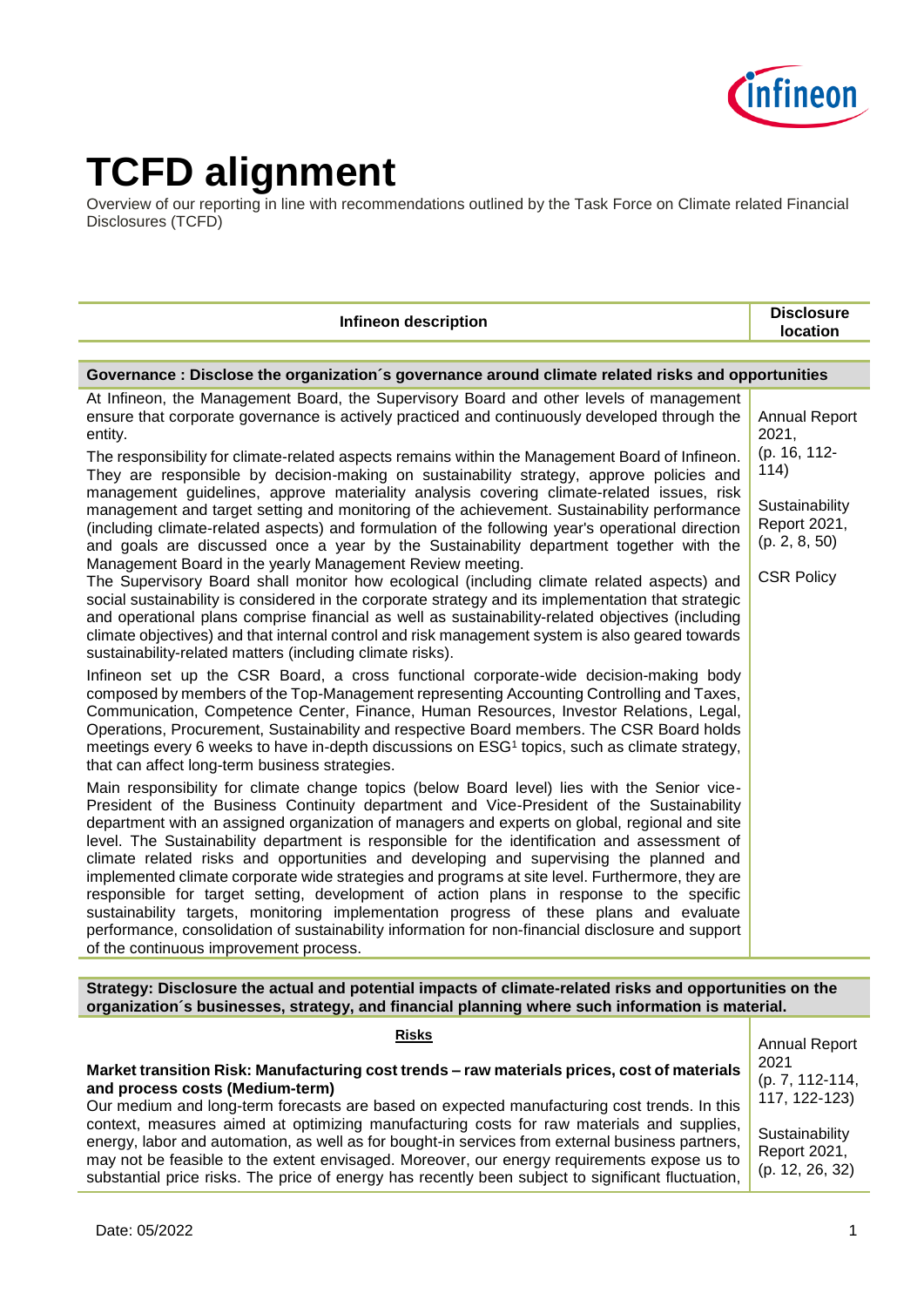

and there is no reason to assume the situation will change in the near future. If we are unable to offset cost rises or to pass them on to customers via price adjustments, it could have an adverse impact on earnings.

To deal with the described risks we have carried out an energy impact assessment to identify the most energy consuming sites. Based on this, we implemented an energy management system according to ISO 50001 in our European frontend sites including the backend sites Warstein (Germany) and Cegléd (Hungary) and the Campeon Corporate Headquarters (Germany). This Management System has been integrated into Infineon Integrated Management Program for Environment, Energy, Safety and Health (IMPRES) and is externally certified. In 2020, Infineon has committed to become carbon neutral by the end of the 2030 fiscal year. As part of our strategy and new commitment, Infineon implemented an internal virtual carbon pricing in 2020. The internal CO<sub>2</sub> price supports projects by which direct or indirect emissions may be reduce. Besides the financial benefit due to energy demand reduction and consequently energy cost reduction, an additive virtual financial benefit is created. Additionally, more than half of Infineon's total costs occur with its suppliers. Therefore, we implemented optimized processes for our procurement activities and built enabling organizational structures, using new leading technologies. Our suppliers must continuously improve their performance and thereby their costs as well as ours.

A risk assessment on basis of own expected production development in combination with external publications of scenarios such as IEA 2DS was performed considering numerous factors, such as energy demand, possible price development (energy, certificates of origin as well as offsetting certificates) and availability of energy efficient technology was performed. Two possible cost scenarios were considered (most likely expected development and expected worst case development) within a cost of sales evaluation.

#### **Acute physical Risk<sup>2</sup> : Increased severity and frequency of extreme weather events such as cyclones and floods**

One of the most significant risks is potential disruption in production. Climate change is causing more extreme weather conditions. Abnormal climate can increase the frequency of climate disasters like storms, floods, drought, and water shortages and could mean a considerable impact on business operations. These climate events can cause severe interruptions in Infineon´s services, Infineon´s suppliers and customers ability to produce, having an adverse impact on earnings. Financial implications depend highly on the type and magnitude of the natural phenomena.

Natural hazardous risks are evaluated in the local Business Continuity (BC) Plans for all production sites on a regular basis at least annually. For each identified risk, measured can be defined. Furthermore, in case a natural disaster would happen, Infineon has a tool (EDDIE) for early detection of disasters, critical incidents and external hazards. Thanks to these systems, whenever an incident occurs we are immediately able to derive counter measures. Additionally, as integral part of our Fire and Loss prevention management program, natural hazards are annually evaluated by a team of external risk control engineers for all relevant sites. The results currently are not indicating an elevated climate risk for Infineon.

We have also carried out an assessment of the potential risks of water stress, using the Aqueduct Water Risk Atlas 3.0 data. Three relevant areas with a high or extremely high risk of water stress were identified. These sites only use water provided by local suppliers. To reduce the demand for fresh water, the three sites implement effective water recycling measures using reverse osmosis systems. We used the same method of assessment to determine potential future scenarios (RCP<sup>3</sup>4.5 and RCP8.5), with the result that by the end of the 2030 fiscal year other sites might find themselves in areas with water scarcity. In this context, we plan to develop measures within the IMPRES framework in accordance with local circumstances, such as consuming water more efficiently by using it multiple times in the process cycle.

Regarding our suppliers, in order to be able to do business with Infineon, a supplier must pass a phase-in process. During the phase-in, the supplier has to fulfill our requirements. As part of this assessment, suppliers have to show us that they have a business continuity management process which includes business continuity plans in case of a climate disaster. Suppliers which do not fulfill our requirements during the phase in-process cannot make business with Infineon. Furthermore, every year key suppliers are re-evaluated.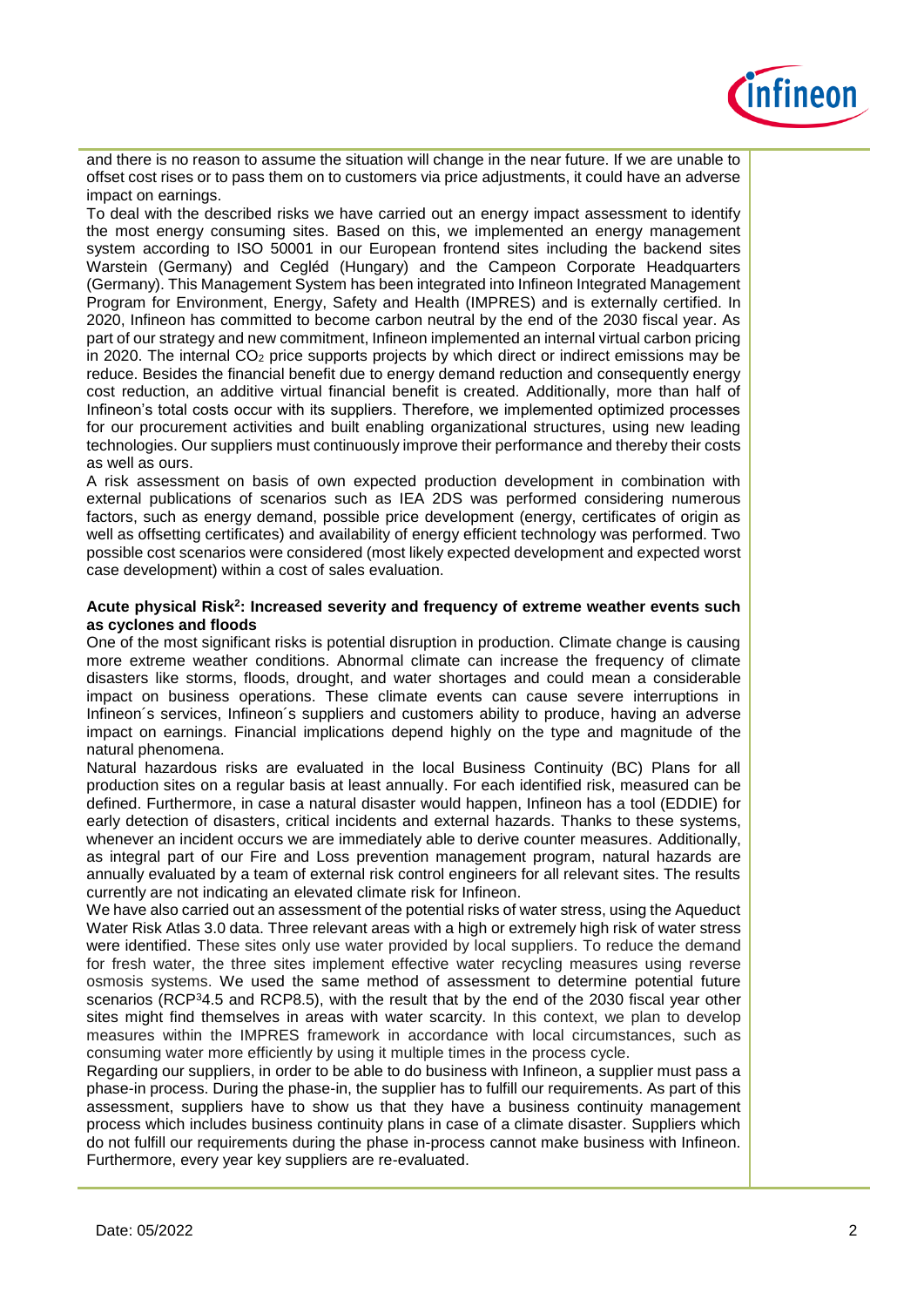

#### **Opportunities**

## **Energy source Opportunity: Support for change in energy policies and consideration of climate change issues (Medium)**

Population growth and increasing industrialization in all parts of the world are resulting in an evergreater global demand for energy. Electric power is becoming the most important energy carrier of the 21st century and renewables are playing a key role in reducing carbon emissions. The long-term objective is to achieve global decarbonisation by the end of the century, as resolved at the Climate Change Conference held in Paris. As part of its Green Deal concept, the European Union (EU) intends to become carbon-neutral by 2050. Infineon's semiconductors enable electric power to be generated from renewable energy sources. They offer efficiency gains at all stages of the energy industry's value chain, whether in generation, transmission or, above all, in the use of electric power. They form the basis for the intelligent and efficient use of electric power, for instance, in industrial applications, power supplies for computers, consumer electronics and vehicles. We want to keep growing faster than the market in the future. As a semiconductor manufacturer we are one of the first stages of the value chain for many industry segments. Our technologies are the basis for a large number of innovations that make life easier, safer and greener. This means, we have to recognize at an early stage the direction in which our markets will develop over the coming years and we have to establish the necessary prerequisites to address the requirements of the future today. Therefore, all our activities are based on our strategic approach "Product to System", which we apply along our entire value chain to make our customers successful. As a result, we can offer our customers leading products at the highest possible quality and supply reliability, and can thus achieve our goal of growing profitably and faster than the market. During their use-phase, our products in the fields of automotive electronics, industrial drives, servers, lighting, photovoltaics, wind energy, cell phone chargers and induction cookers alone, enabled  $CO<sub>2</sub>$  emissions savings of 72.45 million tons of  $CO<sub>2</sub>$ equivalents.

## **Markets Opportunity: Market access and activities in China (Long-term)**

Infineon generates more revenue in China than in any other country. Accordingly, developments and growth opportunities in China are of the utmost importance to the Group and relate to the following markets that we serve: China is the world's largest automotive market, with growth rates still at a high level. In particular, the rapid growth in the production of plug-in hybrid and allelectric vehicles means that China has been the world's largest market for electromobility for a number of years. For this reason, during the 2018 fiscal year, Infineon and SAIC Motor (China's largest car manufacturer) established SIAPM, a joint venture that offers power semiconductor solutions for electric vehicles. Volume production has already commenced. The joint venture strengthens our position in China, whilst also offering additional potential for Infineon's global business going forward. China is the world's largest market for trains and, with CRRC (an Infineon customer), the country is home to the world's largest train manufacturer by far. The continued expansion of China's rail network and the growing volume of international infrastructure projects both represent growing business opportunities for Infineon. At the G20 summit held in Hangzhou (People's Republic of China) in September 2016, China ratified the Paris Agreement, thereby giving its formal commitment to reducing carbon emissions. As a consequence, the importance of expanding renewable energy sources in China increased enormously. Our presence in this market, alongside our collaboration with leading companies in the wind and solar power sectors, will create further opportunities for long-term growth. Efficient conversion and low system costs contribute to reducing electricity generation costs in photovoltaic power plants and to creating grid parity compared with conventionally generated electricity. Using our silicon carbide transistors saves inverter manufacturers up to 20 percent in costs compared to silicon-based solutions. The power semiconductor content increases by two to three times. No additional costs since it is part of our main business strategy. Our success in positioning Infineon in China as an integral part of Chinese industry (and hence of Chinese society) could well open up a multitude of new opportunities that is highly likely to have a positive impact on the growth and profitability of our business.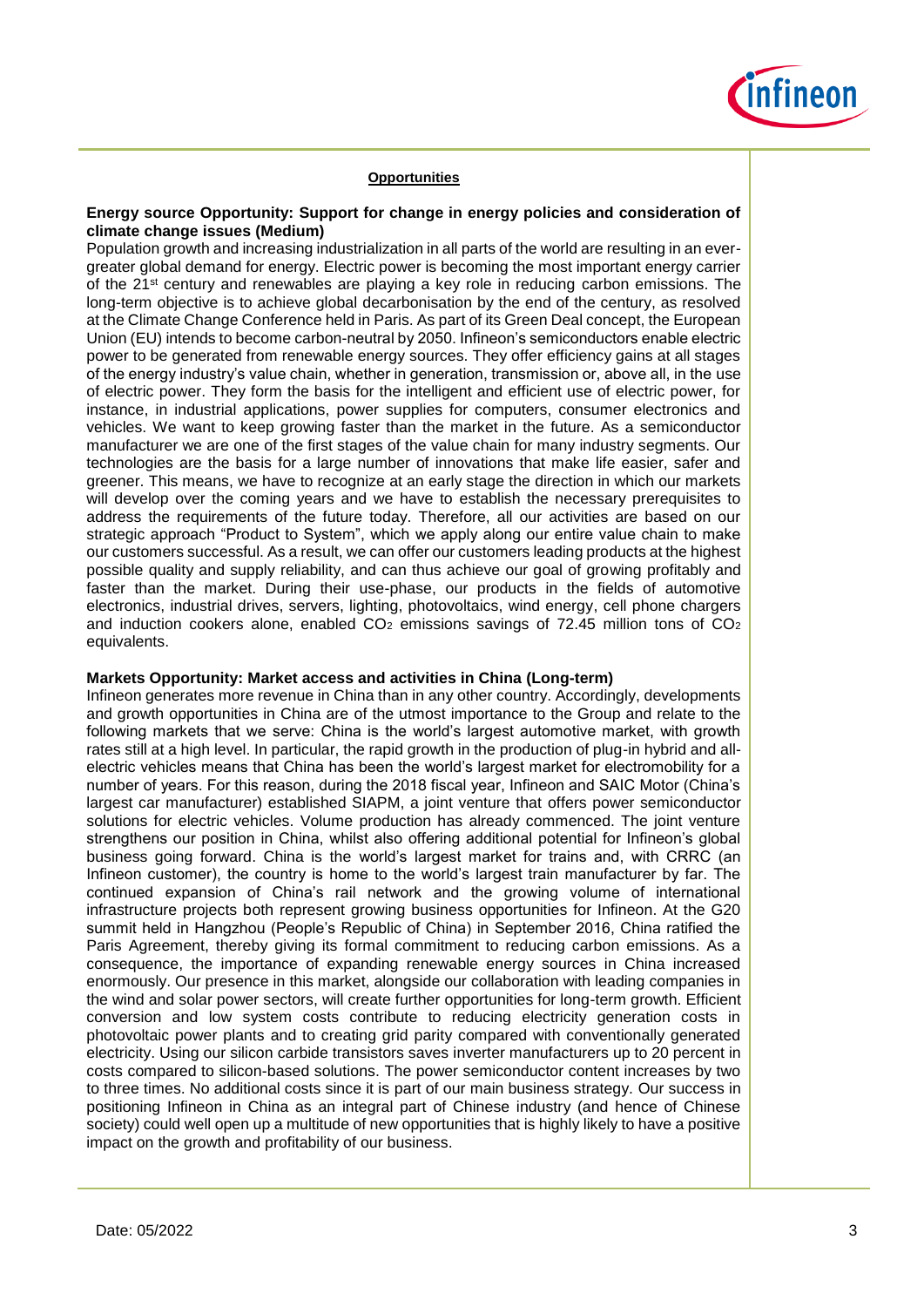

# **Products and Services Opportunity: Further growth of semiconductor content in vehicles (Medium-term)**

We expect semiconductor content per vehicle to continue growing. The primary driving force behind this trend is the rising demand for electromobility, active safety features and driver assistance systems. We are also convinced that current global carbon emissions targets cannot be achieved without further electrification. The need for increased efforts in this field is relevant not only for electromobility (i.e., hybrid, plug-in hybrid and all-electric vehicles), but also for power units in vehicles with combustion engines. IT security within the vehicle is also further gaining in importance. Our expertise in the field of security controllers makes us extremely well positioned to exploit opportunities in this area.

Infineon semiconductors make a substantial contribution to reducing automobile CO<sub>2</sub> emissions. Without the use of hybrid or purely electric vehicles, the EU limits on automobile  $CO<sub>2</sub>$  emissions will not be reachable. The future belongs to emission-free, fully electric vehicles. We expect the semiconductor value per vehicle to increase further. Thanks to our expertise in the field of security controllers, Infineon is extremely well positioned for opportunities in this area. 44% of Infineon revenue in 2021 FY was related to Automotive products.

#### **Risk Management: Disclose how the organization identifies, assesses and manages climate-related risks**

| Infineon's centralized risk management system is based on a Group-wide, management-oriented<br>Enterprise Risk Management (ERM) approach, which aims to cover all relevant risks and | Annual Report   |
|--------------------------------------------------------------------------------------------------------------------------------------------------------------------------------------|-----------------|
| opportunities. The approach is based on the "Enterprise Risk Management – Integrated                                                                                                 | 2021            |
| Framework" developed by the Committee of Sponsoring Organizations of the Treadway                                                                                                    | $(p. 112-114)$  |
| Commission (COSO). All relevant risks and opportunities are assessed uniformly across the                                                                                            |                 |
| Group in quantitative and/or qualitative terms, based on the factors degree of impact on result                                                                                      |                 |
| and/or business objectives, reputation, compliance, on the one hand, and likelihood of                                                                                               | Sustainability  |
| occurrence, on the other.                                                                                                                                                            | Report 2021,    |
| Concerning the Climate related risks; these can be classified in transition risks and physical risks.                                                                                | $(p. 9-13, 32)$ |
| The physical risks evaluation is performed using a list of defined risk titles, including natural                                                                                    |                 |
| disasters like earthquake, flood, or hurricane, external surrounding related risks like political risk                                                                               |                 |
| or power outage, and internal risks like fire or IT breakdown. This evaluation is part of our sites'                                                                                 | BCP webpage     |
| Business Continuity Plans and is updated regularly with each plan update. The risk assessment                                                                                        |                 |
| is done according to the Infineon's global approach described above. Regarding the legal risks,                                                                                      |                 |
| Infineon keeps abreast of planned legislative changes and continuously participates in various                                                                                       |                 |
| associations on this matter.                                                                                                                                                         |                 |
| Additionally, we carried out an assessment of the potential risks of water stress, using the                                                                                         |                 |
| Aqueduct Water Risk Atlas (with reference to Aqueduct 3.0 data) released by the World                                                                                                |                 |
| Resources Institute. We used the same method of assessment to determine potential future                                                                                             |                 |
| scenarios.                                                                                                                                                                           |                 |

#### **Metrics and Targets: Disclose the metrics and targets used to assess and manage relevant climaterelated risks and opportunities where such information is material**

Infineon has set itself the goal of becoming carbon-neutral by the end of the 2030 fiscal year in terms of scope 1 and scope 2 emissions. We want to make an active contribution to global  $CO<sub>2</sub>$ reduction and to the implementation of the targets set out in the Paris Climate Agreement. As part of our strategy and commitment, Infineon implemented an internal virtual carbon pricing in 2020. By the end of the 2025 fiscal year, Infineon is aiming to reduce its own emissions by 70 percent compared with the 2019 calendar year. By the end of the 2021 fiscal year, our emissions were already 14.2% lower than the emissions in the base year 2019.

To achieve our targets, we focus in particular on avoiding direct emissions and increasing energy efficiency. We have the objective to switch to 100% green electricity with guarantees of origin in the medium-term. In 2021, we joined the corporate initiative RE100. Our first step on joining the RE100 initiative was to switch our electricity consumption in the 2021 fiscal year at sites in Europe over to 100% green electricity.

**Sustainability** Report 2021, (p. 26-35, 42, 44, 46-47, 52- 53)

**Explanatory** notes to the information published in the **Sustainability** Report 2021, (p. 2-6)